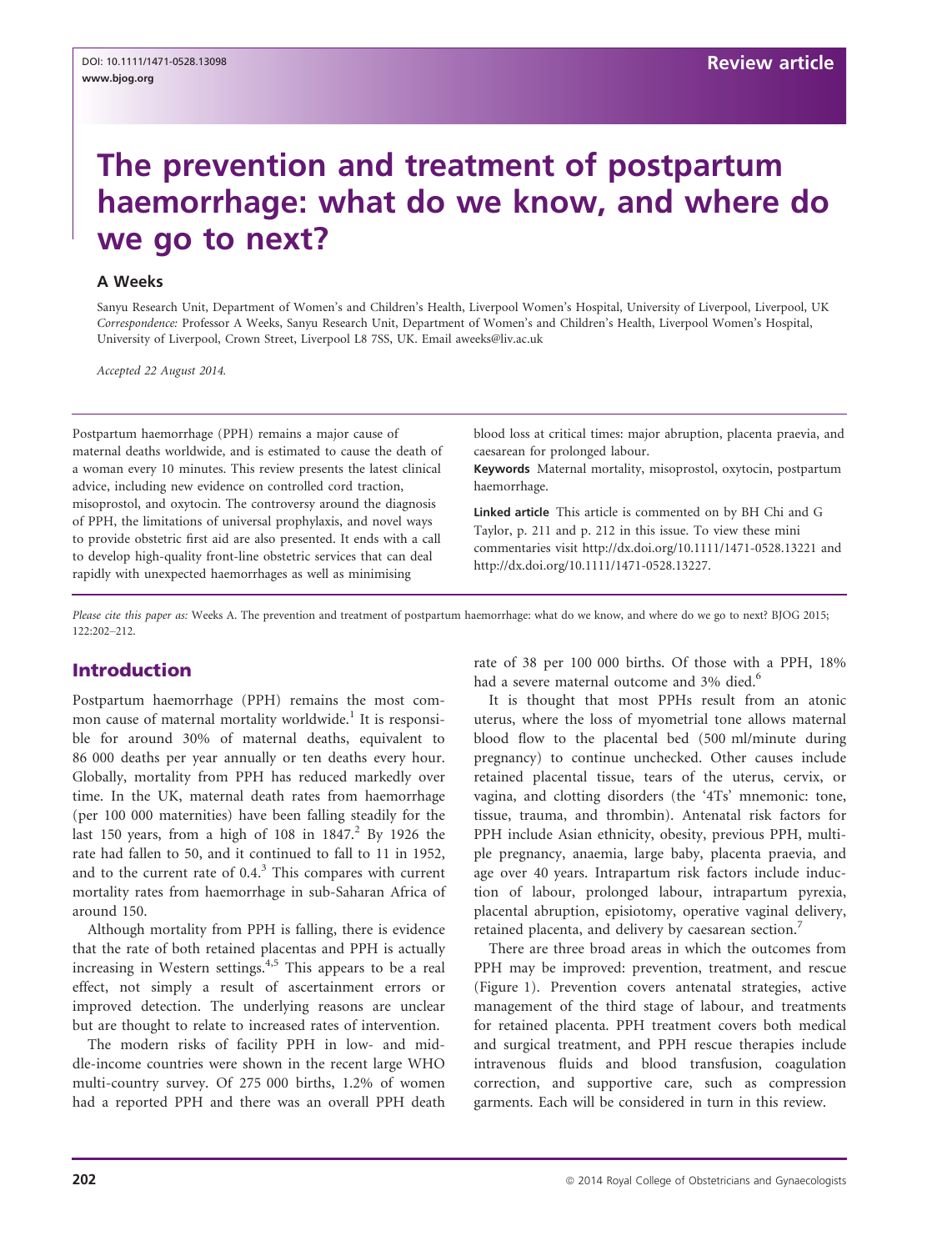

Figure 1. Histogram of blood loss at delivery showing the death zone at a loss of over 40% blood volume, and the three strategies for intervention. The data were adapted from Hoj,<sup>58</sup> with corrections to the published data. The Diagram is from Weeks.<sup>59</sup>

## Preventing PPH

The long list of risk factors above shows how many factors in maternity care can affect the PPH rates. The association with anaemia is important because it appears to not only predispose women to  $PPH<sub>1</sub><sup>7</sup>$  but also reduces tolerance to blood loss. The treatment of anaemia (both through the treatment of iron deficiency anaemia and through de-worming) is therefore important.

PPH is also closely related to surgical intervention, irrespective of whether this is induction, episiotomy, operative vaginal delivery, or caesarean section. Routine episiotomy is associated with a 27% increase in PPH at normal birth, and so should be used sparingly for delivery.<sup>8</sup> Reducing other surgical interventions is not so easy, but it should not be forgotten that PPH is one of the hidden costs of these interventions.

#### Active management of the third stage of labour

Active management of the third stage of labour was first described when purified oxytocin became widely available. Oxytocics were given to ensure effective uterine contractions, and the controlled cord traction (CCT) prevented retained placenta.<sup>9</sup> Early cord clamping was already commonly used and entered the protocol by default.<sup>10</sup> In 1988 the Bristol trial demonstrated that the 'active management' package reduced PPH rates, $11$  and it rapidly became incorporated into standard labour management. The worldwide importance of PPH and the simplicity of the intervention meant that active management became 'a mantra for the safe motherhood movement'.<sup>10</sup>

There have now been seven major trials comparing an active management protocol with other packages, or normal management, that have found active management to consistently reduce excessive blood loss by  $50-70\%$ .<sup>12</sup> Many of the studies in this review used combinations of oxytocin and ergometrine, and this was reflected in increases in hypertension and vomiting. There was no overall change in the need for the manual removal of placenta.

Recent studies have sought to examine the components of active management in more detail. Overall, they suggest that it is the oxytocic that is responsible for the beneficial effect of the package, with CCT contributing little, and early cord clamping having no maternal benefits, but introducing potential neonatal harm.<sup>13</sup> This is reflected in the latest WHO guidelines. $14$  The studies that contributed to this finding are summarised below.

#### PPH medical prophylaxis

#### Oxytocin and carbetocin

Oxytocin is by far the most common prophylactic in use, and is usually given after delivery of the baby or the placenta.<sup>15</sup> This is also the drug recommended by the WHO, $^{14}$ the UK National Institute for Health and Care Excellence (NICE),16 and the International Federation of Gynecology and Obstetrics  $(FIGO)$ ,<sup>17</sup> and is given as 10 iu intramuscularly at the time of delivery of the baby. Oxytocin can also be given as an intravenous bolus, $18$  but causes a large, transient decrease in blood pressure when administered this way, and so should be administered slowly with care (Figure 2).<sup>18</sup> It had been thought that intramuscular and intravenous injections were equally effective, but a recent large randomised trial suggests that a low-dose intravenous infusion (10 iu over 1–2 hours) is more effective than 10 iu given intramuscular (I. Dzuba, pers. comm.);



Figure 2. Effect of oxytocin bolus on maternal blood pressure (data from A. Carlin, pers. comm.). The arrow marks the time of oxytocin bolus. Diagram reproduced from Weeks.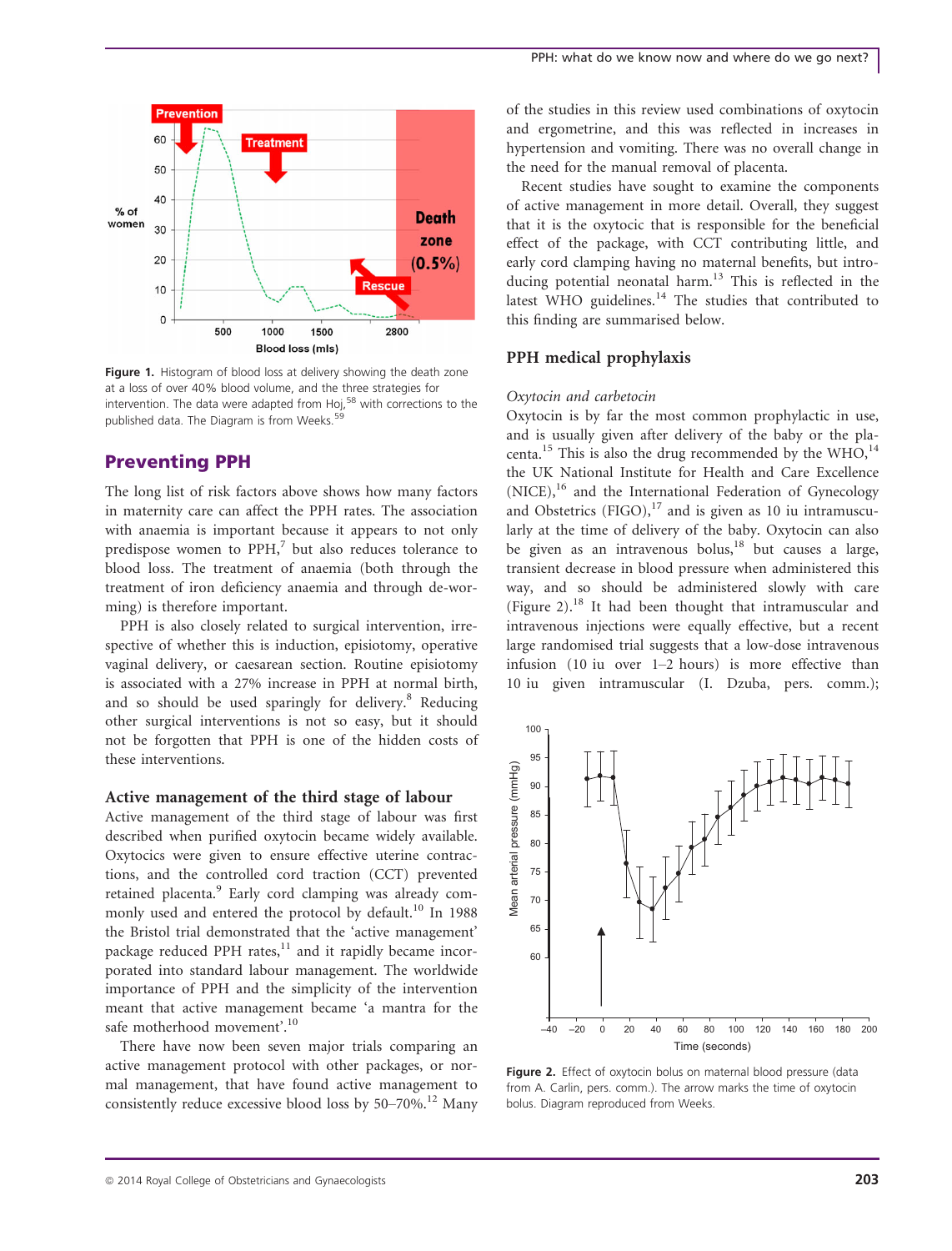however, there appears to be no benefit of using an infusion over 4 hours compared with a bolus over 5 minutes, at least in women undergoing caesarean section.<sup>19</sup>

Although oxytocin acts rapidly on the uterus (within a minute when given intravenously and within 2 minutes when given intramuscularly), the half-life of oxytocin is only around 10 minutes. A number of strategies have therefore been developed to prolong the oxytocic effect. These include combining oxytocin with the long-acting ergometrine, or the use of carbetocin, an oxytocin agonist. The clinical and pharmacological properties of carbetocin are similar to those of naturally occurring oxytocin, resulting in rhythmic contractions of the uterus within 2 minutes, and lasting 1–2 hours. There is evidence from randomised studies that carbetocin may be more effective than  $o$ xytocin, $20$  and some countries have already adopted it as their first-line recommended oxytocic for PPH prevention at the time of caesarean section.<sup>21</sup> A heat-stable version of carbetocin has recently been developed, and a large WHO study is underway to test its efficacy in comparison with oxytocin.

# Ergometrine and oxytocin/ergometrine  $(Syntometric^{\circledR})$

Ergot derivatives were the first treatments described for PPH, with initial reports as far back as the end of the 19th century;<sup>22</sup> however, it was not until 1935 that the active substance was purified and named ergometrine.<sup>23</sup> Its administration causes an intense and sustained uterine contraction (in contrast to the intermittent contractions caused by oxytocin). A systematic review of its use for prophylaxis shows it to reduce the PPH rate (when used as part of the active management of the third stage of labour), compared with physiological management.<sup>24</sup> There are associated increases in hypertension, vomiting, and pain associated with its use, however, as well as an increase in retained placenta when it is administered intravenously.<sup>25</sup>

Ergometrine may be combined with oxytocin as a way of providing a sustained contraction after the oxytocin has worn off. The drug Syntometrine® has been commonly used in the UK, $^{15}$  and contains oxytocin 5 iu and ergometrine 500 µg. Systematic review shows Syntometrine® to be slightly more effective than oxytocin alone in preventing blood loss, but side effects are more common, with increased levels of hypertension, nausea, and vomiting.<sup>26</sup> The poor side effect profile has led to ergometrine being reserved for treatment rather than universal prophylaxis.

## Misoprostol

The long shelf life and oral administration of misoprostol make it attractive for use in low-resource areas. It also has no effect on blood pressure or on the airways, and so can be safely used in women with asthma (in contrast to many of the prostaglandins, which cause broncho-constriction). Its most common side effect is to offset the temperature regulation of the body. In those affected, the body attempts to raise its temperature by shivering. This can lead to temperatures of 40°C or more. Although these high fevers initially caused alarm, $27$  experience has shown that they are self-limiting within 3 hours, and respond rapidly to tepid sponging and paracetamol. $^{28}$  The frequency of this side effect is related to dosage and route, with the highest rates of fever occurring with the sublingual route.<sup>29</sup> Genetic factors may account for the observed marked geographical differences in rates.

After many years of research into misoprostol for PPH prophylaxis, it appears that it reduces postpartum blood  $\cos$ <sup>30</sup> but that it is not as effective as oxytocin.<sup>31,32</sup> Oxytocin is therefore now recommended over misoprostol as a first line for PPH prophylaxis.<sup>14,17</sup> However misoprostol may be of benefit in settings with poor health services where there is limited provision of both refrigerators and skilled birth attendants. In these settings, misoprostol tablets can be given to women antenatally for self-administration at the time of delivery. Repeated studies have shown that this strategy is safe – women take the medication reliably and accurately (Weeks AD, Ditai J, Ononge S, Faragher B, Frye LJ, Durocher J, Mirembe FM, Byamugisha J, Winikoff B, Alfirevic Z, unpublished observations)<sup>32</sup> – and there are plans to disseminate this strategy widely.

The optimal dosage and route of prophylactic misoprostol is not known, but studies have used mainly oral or sublingual doses of 400 or 600 µg for prophylaxis. There is evidence that lower doses of misoprostol are as effective, but with lower side-effect rates,  $28,34$  and there have been calls for the use of reduced dosages; $35$  however, both the WHO and the FIGO guidelines suggest the use of a single prophylactic dose of 600 µg of oral or sublingual misoprostol. $14,17$ 

## Other third-stage components

## Controlled cord traction

The role of CCT in maternal outcomes has recently been addressed in a large WHO trial where 24 390 women receiving oxytocin prophylaxis were randomised to either CCT or placental delivery by gravity and maternal effort alone.36 There was no significant difference in the rate of severe PPH and there was only one uterine inversion (in the CCT group). Further analysis showed that CCT reduced the rate of retained placenta in those who had oxytocin/ergometrine prophylaxis, but had no effect if oxytocin was used alone. The results show that oxytocin can be safely used alone. Most practitioners will continue to teach and use CCT, however, as it may reduce minor PPHs, it shortens the length of the third stage, and it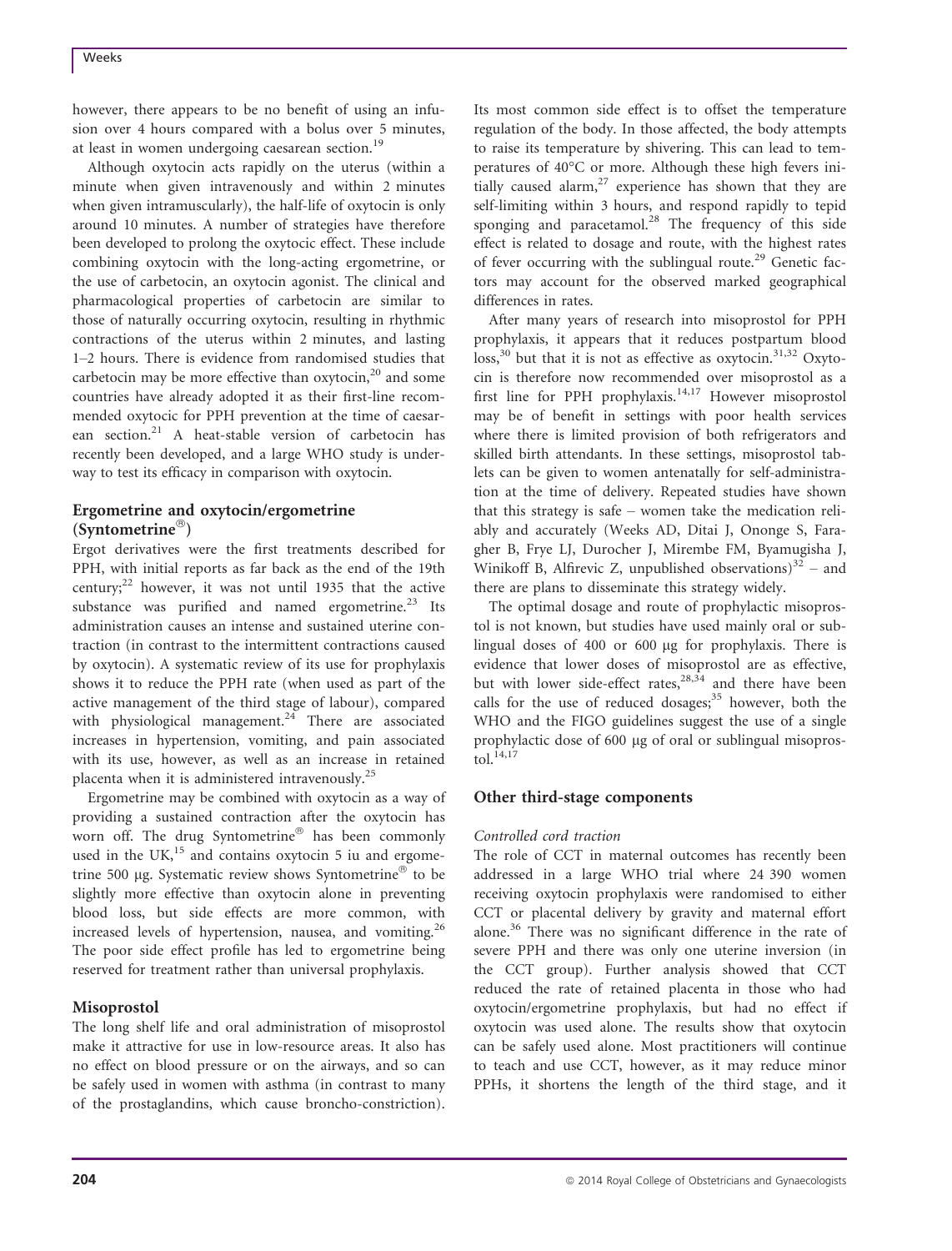prevents retained placenta when ergometrine is used as part of the third-stage package.<sup>13</sup>

## Early cord clamping

Early cord clamping was one of the first routine interventions in labour, but systematic review shows that the timing of cord clamping has no effect on PPH rates or timing of placental delivery.37 The placental transfusion (of 20– 30% of the final neonatal blood volume) that results from deferred cord clamping, however, shifts the normal curve for neonatal haemoglobin to the right. This results in less neonatal anaemia but more hyperbilirubinaemia in the newborn. In settings where iron deficiency anaemia is common, therefore, early cord clamping is not recommended.14,17 In Western settings early cord clamping has also largely been dropped because of concerns about the long-term effects of infant iron deficiency on neurological development.

# Treatment of PPH

## Medical treatment

## Oxytocin

Despite being the first choice oxytocic for the management of atonic PPH, there are no randomised trials to demonstrate its efficacy against placebo. Evidence for its efficacy for PPH comes from trials on its prophylactic use, as outlined above. On the basis of this, the WHO recommends intravenous oxytocin for first-line management, with ergometrine (with or without oxytocin) or a prostaglandin drug (including misoprostol, 800 µg sublingually) as a second line.14

## Misoprostol

Following years of small observational and underpowered randomised trials, three major trials were conducted into the use of misoprostol for PPH treatment. Widmer et al.<sup>38</sup> recruited 1400 women with PPH and compared the use of combined oxytocin and misoprostol  $(600 \mu g)$  with the use of oxytocin alone. The results show no difference between groups in additional loss of 500 ml (risk ratio, RR 1.01; 95% confidence interval, 95% CI 0.78–1.30) or 1000 ml (RR 0.76; 95% CI 0.43–1.34). The conclusion is that in settings where oxytocin is available for the treatment of PPH, there is no role for additional misoprostol.

The other two studies compared the efficacy of misoprostol and oxytocin as first-line treatments for PPH. The studies recruited a total of 40 000 women from a range of units throughout the world, some of which routinely gave oxytocin for prophylaxis, $39$  and some that gave no prophylaxis.<sup>40</sup> The women who developed PPH were randomised to receive a high-dose oxytocin infusion (40 iu over

15 minutes) or misoprostol (800 µg, sublingually), each with placebos so as to ensure double blinding. In the units where there was no oxytocin prophylaxis there was less additional blood loss in those given oxytocin than for those given misoprostol. The difference was statistically significant for an extra loss of 300 ml (RR 1.78; 95% CI 1.40– 2.26), but not for a loss of over 1000 ml (RR 1.67; 95% CI 0.40–6.96). In the units where women were given routine oxytocin prophylaxis, there was no difference in additional blood loss of 300 ml (RR 1.12; 95% CI 0.92–1.37), but more women in the misoprostol group had an additional loss of over 1000 ml (RR 3.61; 95% CI 1.02–12.85).

Together these three studies show that oxytocin is more effective than misoprostol for the treatment of PPH if it has not been previously given as prophylaxis, and that there is no benefit in giving misoprostol if oxytocin has already been used. For units that already stock oxytocin, therefore, there is little benefit in also stocking misoprostol. $41$ 

## Tranexamic acid

This anti-fibrinolytic agent was first invented with a view to PPH treatment, but commercial interests led to it being finally developed for the treatment of menorrhagia. However, its use in PPH is being examined again and it is potentially attractive, given that it would reduce bleeding irrespective of whether it came from uterine atony or lacerations. Non-obstetric surgical studies have shown it to be effective in reducing blood loss, as have a few small obstetric trials.42 A continuing large randomised study should clarify its role in PPH management [\(www.womantrial.lshtm.ac.uk](http://www.womantrial.lshtm.ac.uk)).

## Ergometrine

There is minimal evidence regarding the use of ergometrine for the treatment of PPH, although it is included in all the major PPH guidelines.<sup>7,14,16,17</sup> Its inclusion is justified on the basis of its demonstrated efficacy in the prophylaxis trials.

# Physical treatments

There are several physical treatments for PPH available, but no randomised trials to evaluate their efficacy, except for the non-pneumatic anti-shock garment (NASG, see below). Observational studies of physical therapies generally show that bleeding stops rapidly, but this is not surprising given the natural history of PPH to improve spontaneously.

## Non-surgical

The simplest of these treatments is uterine compression, usually achieved through bimanual compression with a fist in the vagina and hand on the abdominal wall. Although this appears to be highly effective, it is generally only used as a last resort as it is highly invasive and has overtones of gender-based violence. A less invasive option (the 'PPH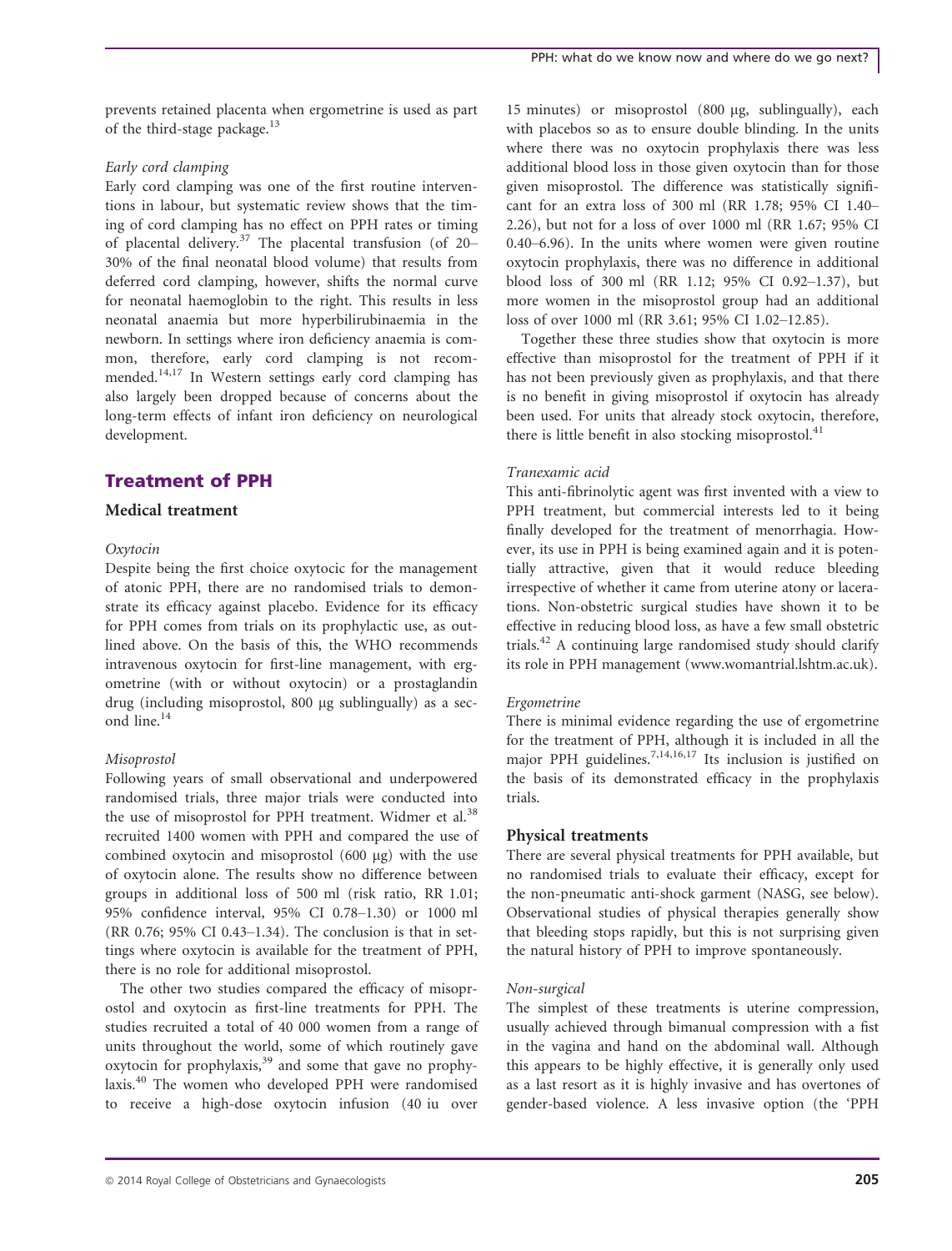#### Weeks

shelf') is currently being developed in Liverpool, UK (see below). An alternative is to compress the uterus by grasping it through the lax postpartum abdominal wall. Recent randomised trials suggest that this technique is beneficial for both prophylaxis and treatment of PPH.<sup>43,44</sup>

Aortic compression is also believed to be a highly effective way of reducing blood flow to the uterus, and thus treating PPH. Although uncomfortable, it can be maintained for over an hour when needed, and is a critical but underused intervention in severe PPH. It is especially useful for women with retained placentas who are bleeding heavily whilst they await the manual removal of the placenta.

## Surgical

For PPH treatment at the time of caesarean or laparotomy, uterine compression sutures are now commonly used. The most popular is the B–Lynch suture, but this requires a lower segment caesarean section uterine incision. An alternative is the Hayman suture in which two front-to-back sutures are inserted the whole way through the uterine lower segment on the left and right side of the midline and each tied either side of the fundus.<sup>45</sup>

The alternative to compression with sutures is internal tamponade. This used to be achieved by packing with gauze, but balloon catheters are simpler to insert and remove, and minimise trauma to the decidua. The purpose-made Bakri balloon provides a central drainage channel and a 500–ml balloon capacity. A low-cost alternative can be made by tying a condom to the end of a large Foley catheter and holding it in place with a vaginal pack. $46$ 

Mass ligation, internal iliac artery ligation, and hysterectomy are surgical operations that require far greater skill. The mass ligation is the simplest and involves placing bilateral sutures into the uterus just above the level of the uterine artery. These horizontally positioned sutures pass front-to-back through the lateral part of the myometrium and return anteriorly through the broad ligament, thus enclosing the ascending uterine artery on both sides. This is often used as a low-risk first option before moving on to the more surgically complex internal iliac ligation or hysterectomy.

# Rescue of women with severe PPH

## Blood transfusion

The lack of donated blood for emergency transfusion is a major problem in low-resource settings: at least 26% of PPH deaths are thought to result from the lack of a blood transfusion.<sup>47</sup> Blood transfusion services are highly resource-intensive, and require voluntary donations, donor screening, and an effective, temperature-controlled distribution system. Despite their complexity, blood transfusion

services are a crucial part of the health services required to prevent maternal deaths.

Recently it has become clear that specific clotting factors can be very helpful in both the diagnosis and treatment of PPH.48 Fibrinogen levels fall early in women with PPH and appear to exacerbate the bleeding. The speed of the fall suggests that they are an important marker of the severity of the bleed, and the arrival of a bedside test (Rotem®, TEM Systems, Inc., Durham, NC, USA) means that the diagnosis can be made early. It also allows for rapid replacement, now also facilitated by the arrival of (the very expensive) freeze-dried fibrinogen concentrate. Initial studies suggest that it provides an important extra addition to the armoury in the fight against PPH deaths, at least for well-resourced settings.

## Non-pneumatic anti-shock garment for transfer

The NASG was developed as a way of maintaining a soldier's blood pressure following traumatic injury during transfer from the battlefield to the hospital. The neoprene garment is wrapped tightly around the legs and abdomen, squeezing blood from the superficial vessels into the central vessels, and compressing the uterus. In animal studies the translocation of blood is up to 30% of the total blood volume.<sup>49</sup> The garment also reduces the available intravascular space, which in turn raises the blood pressure. The NASG offers considerable potential for use in low-resource settings as it is simple to apply, reusable, and relatively inexpensive (\$160 per garment). Several observational studies have shown promise, and a major cluster randomised controlled trial (RCT) has recently been reported. The aim was to demonstrate a 50% reduction in 'extreme adverse outcome' by recruiting 2400 women in 24 clusters. Unfortunately, the study had to end prematurely because of a lack of funding after 880 women were recruited. There were no statistically significant improvements in outcomes, but the reduction in 'extreme adverse outcome' was 54% (odds ratio, OR 0.46; 95% CI 0.13–1.62), and the reduction in mortality was 46% (OR 0.54; 95% CI 0.14–2.05).<sup>50</sup> The WHO recommends its use as a temporising measure until appropriate care is available.<sup>14</sup>

# Current issues in PPH care

## Assessment based on blood-loss volumes

Postpartum haemorrhage (PPH) has been defined as the loss of over 500 ml of blood in the first 24 hours after delivery; $14$  however, formal measurement of postnatal blood loss suggests that this volume of blood loss is very common, occurring in up to 50% of deliveries. In light of this, the Royal College of Obstetricians and Gynaecologists (RCOG) in the UK has amended its definition of PPH so that 500 ml is used as a point of 'alert', whereas treatment is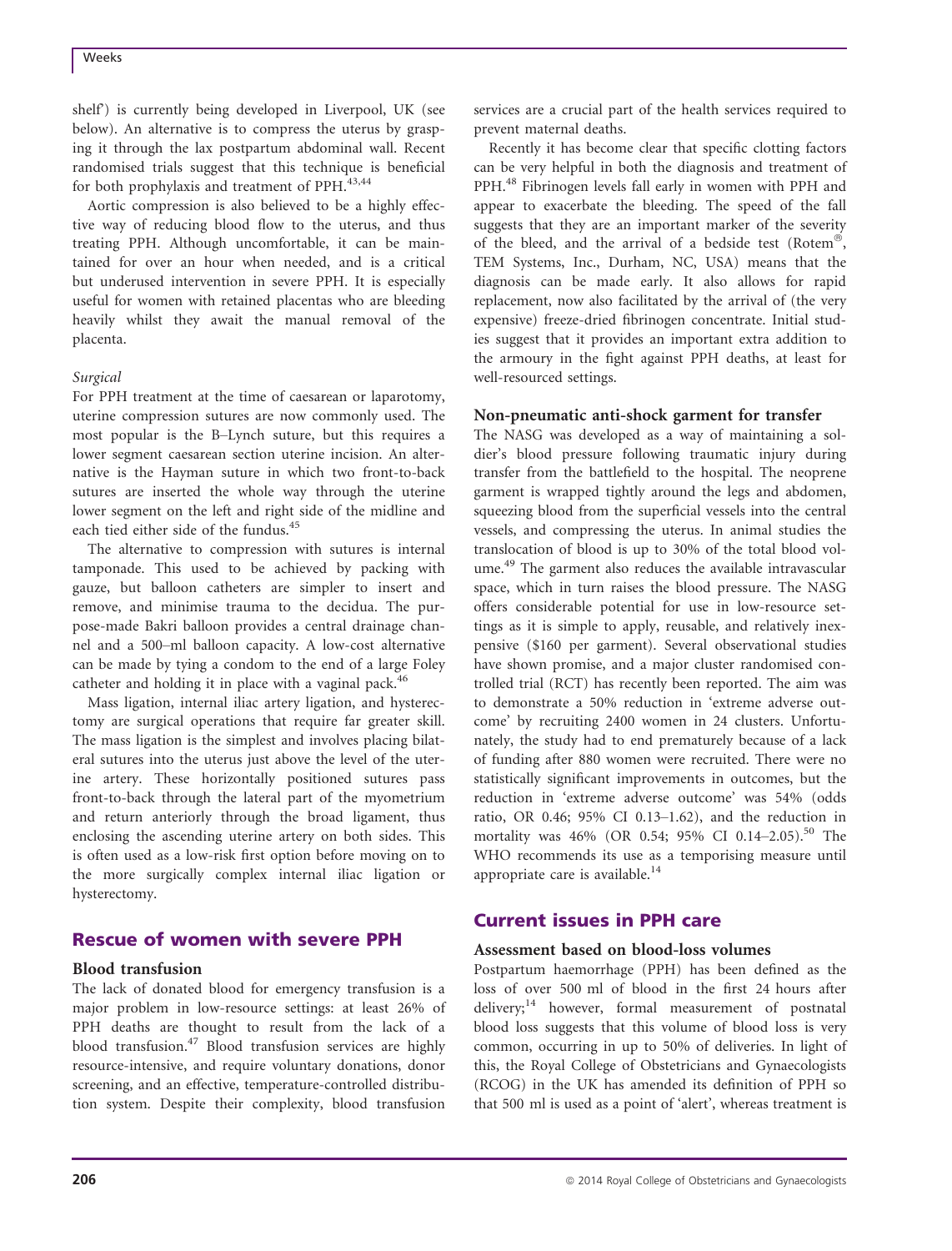only given once the women has lost 1000 ml of blood.7 All the above definitions suggest that an accurate knowledge of blood loss volume is important in the correct management of PPH. However, a major cluster RCT found that accurate measurement of blood loss using calibrated drapes did not reduce the total blood loss or improve outcomes.<sup>51</sup>

This has led to a reappraisal of the importance of blood loss volume assessment. It is likely that the assessment of blood loss volume has been given too much emphasis: practitioners do not base their decision to treat solely on repeated formal blood loss estimates, but more on a clinical decision based on a variety of factors, including background risk, rate of blood flow, practitioner personality, and availability of therapy, as well as the volume of blood lost. More research is required to understand this process, but a decision to treat based on the physiological response to blood loss, such as shock index (pulse/systolic blood pressure) or symptoms may be more appropriate.<sup>52</sup> A simple electronic monitor is being investigated that will rapidly diagnose shock and may prove a more effective diagnostic tool than blood volume assessment.<sup>53</sup>

# How important are oxytocics in preventing deaths from PPH?

The arrival of misoprostol for PPH prevention and treatment generated great excitement because of the possibility of universal access to PPH prophylaxis, even amongst unattended home births. Although this has since been shown to be possible, the effect of this on maternal deaths is not known. There is evidence from several studies that the benefits of prophylactic oxytocics on blood losses of 500 and 1000 ml (and thus on postpartum anaemia) may not translate into reductions in PPH deaths. Furthermore, oxytocic treatment appears to only benefit a subgroup of women, especially if they have already had a prophylactic dose. For these reasons care must be taken to avoid an over-reliance on oxytocics and the neglect of other supportive and treatment measures. Three pieces of evidence support this view.

- 1 Historical data from the UK shows that the major reduction in PPH deaths occurred between 1850 and 1920, at a time when ergometrine was only sporadically available and in an impure format.<sup>2</sup> Much of the reduction in PPH deaths occurred before the arrival of purified oxytocics and the use of prophylaxis that started in the 1940s.
- 2 The natural history of PPH suggests that most atonic PPHs are self-limiting, and that atonic deaths are relatively rare. Although 10% of women have a PPH without prophylaxis, PPH deaths only occur in around 0.27% of women without access to health care (27% of deaths in low-resource settings are from  $PPH<sup>1</sup>$  and the highest maternal mortality rates in the world are around 1000 per 100 000; this represents 270 per 100 000 or 0.27%). Of these deaths, most result from untreated pla-

centa praevia, retained placenta, or massive abruption. In South Africa, where access to oxytocics is not universal, the most common causes of PPH death are bleeding associated with caesarean section (26.2%), uterine rupture (17.9%), abruptio placentae (16%), and retained placenta (9.0%). Only 6% of PPH deaths result from uterine atony.<sup>54</sup>

3 In a recent secondary analysis of blood loss from two large studies in which blood loss was measured, statistical models were used to estimate blood loss in women who were not treated with oxytocics (Weeks AD, Lane S, Durocher J, Alfirevic Z, Winikoff B, unpublished observations). In women who did not receive oxytocin prophylaxis, most women stopped bleeding shortly after oxytocin or misoprostol therapy was given: around 30% more women than the 'natural history' predicted by the model. In those who had already received oxytocin prophylaxis, however, only 8% more women stopped bleeding than was predicted by the model.

There are many reasons why women with postpartum bleeds might have little response to oxytocics. Laboratory studies show that repeated exposure to oxytocin attenuates myometrial contractility, $55$  and this will reduce the efficacy for those who have already received oxytocin prophylaxis. It may also reflect the fact that women with major PPHs are atypical, many have uterine abruptions, placenta praevia, pelvic infection, or retained placenta, and those whose uteri have not contracted in the normal way postnatally may not have uteri that respond well to oxytocin. All this points to a relative lack of efficacy of oxytocics for PPH treatment, and should warn practitioners about an over-reliance upon oxytocics when a woman is bleeding. It also suggests that there may be a benefit in using other therapies concurrently, rather than waiting for oxytocin to take effect.

# Delivering PPH prophylaxis to women who have unattended home deliveries

Although it is uncertain how much benefit oxytocin prophylaxis can have in reducing maternal deaths, repeated studies have shown conclusively that it reduces PPH rates and postnatal anaemia. It is therefore an important intervention for preventing maternal morbidity; however, the provision of prophylaxis to those home births where there are no skilled attendants present has provided a challenge. Although misoprostol is not as effective as oxytocin, antenatal distribution for self-administration by the woman at the time of delivery has been shown to be safe (Weeks AD, Ditai J, Ononge S, Faragher B, Frye LJ, Durocher J, Mirembe FM, Byamugisha J, Winikoff B, Alfirevic Z, unpublished observations). The logistics of scaling this up remain a challenge, however, with issues concerning what to do with unused tablets, preventing the overuse of misoprostol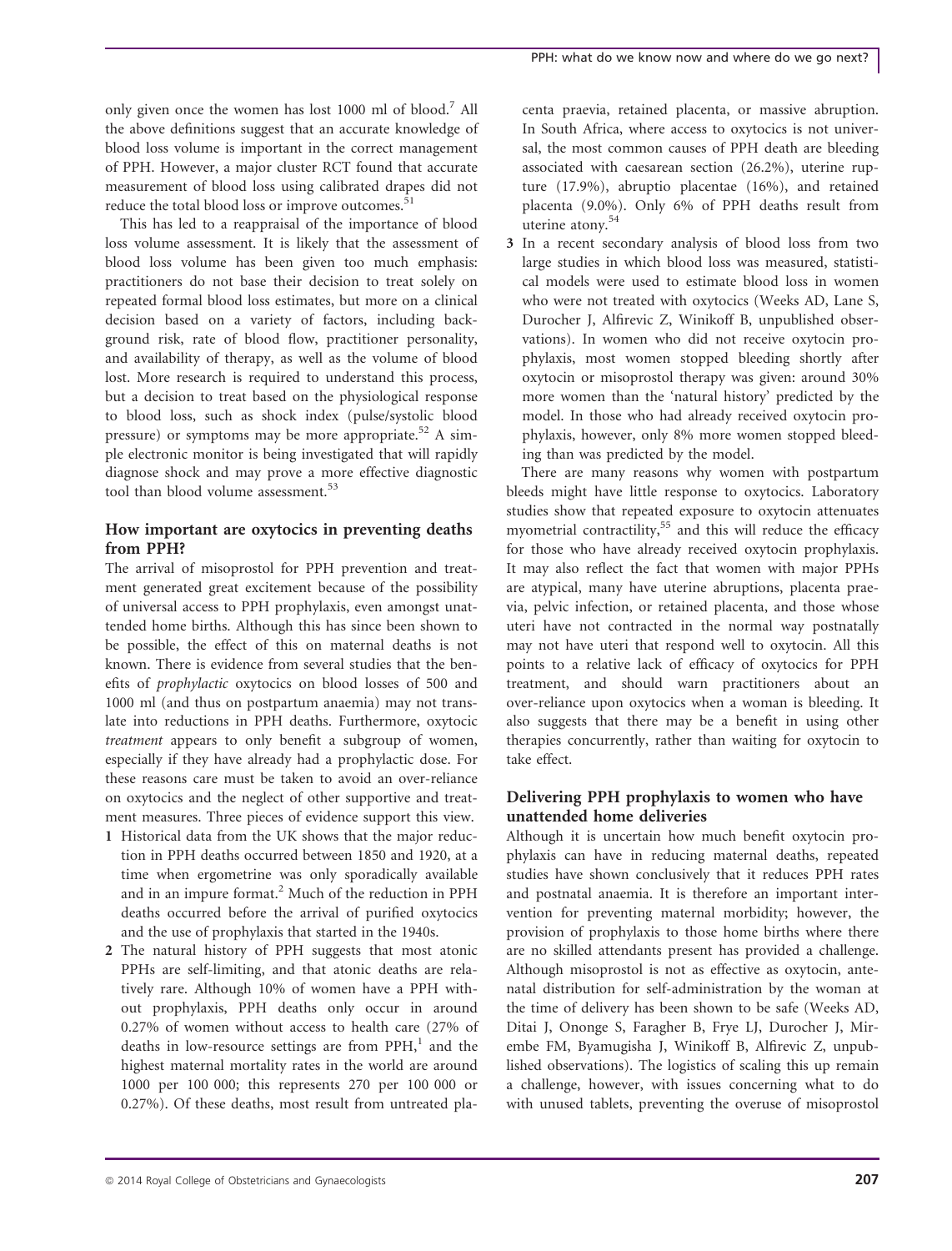for labour induction, and providing effective antenatal education for its use. Inhaled oxytocin powder may provide an alternative, but may also have many of the same issues with its use.<sup>56</sup>

## How best to deliver emergency care

In 2005 Hussein called for the development of 'obstetric first aid' skills and for its training in the community to be given as much priority as cardiopulmonary resuscitation.<sup>57</sup> Sadly, a decade later, little has progressed in achieving this aim and there is no agreed, coherent first-aid strategy for PPH. Part of this will be need to be an effective way to reduce blood loss rapidly, using aortic compression and/or bimanual compression. A less invasive option for uterine compression (the 'PPH Shelf') is currently being developed in Liverpool. This is based on the shelf pessary, used in gynaecological practice for treating uterine prolapse, and provides a platform against which the uterus can be compressed using a hand on the abdomen. Given that bleeding from the uterus should stop upon compression, whereas vaginal bleeding will persist, it may also prove to be a simple diagnostic tool. Human studies are in preparation to assess its efficacy and acceptability. The PPH shelf could prove to be a reuseable, simple method for both diagnosis and treatment, and could be an important tool for providing obstetric first aid. Further research is needed to optimise a first-aid package for community use.

# Where do we go from here?

Despite huge investment in maternal health services throughout the world, PPH remains a major cause of maternal death. The rapid onset and progression of PPH means that high-quality services are required if we are to prevent PPH-related mortality and morbidity. The provision of uterotonics to all women is important, and the availability of misoprostol will help to reach women who do not otherwise have access to health services. But recent studies suggest that the main benefit of prophylaxis is a reduction in the rate of postpartum anaemia, with the effect on maternal deaths remaining less certain.

In women at low risk, around 3% will lose over 1000 ml of blood despite prophylaxis. These women require rapid access to life-saving PPH treatment and rescue therapies. However, the risk of major PPH is much higher in those with placental abruption, placenta praevia, obstructed labour, or multiple pregnancy, and these women are correspondingly less likely to respond to oxytocics. Large numbers of these women will require advanced PPH therapies or rescue treatments to prevent morbidity and mortality. The unpredictability of many PPHs means that skilled birth attendants will need to attend deliveries, have appropriate obstetric first-aid skills and equipment, and the ability to transfer women rapidly.

If major improvements in PPH-related mortality are to be achieved, there will need to be an increased provision of high-quality emergency obstetric care services. This includes the provision of surgical services to prevent PPH (caesarean section and manual removal of placenta), PPH medical treatments (oxytocin and possibly tranexamic acid), physical treatments (uterine compression, balloon tamponade, and surgery), and rescue packages (blood transfusion and blood products). More research is now required to determine the most cost-effective way of providing these services.

#### Disclosure of interests

ADW is a salaried employee of the University of Liverpool, and has received funding from Gynuity Health Projects, WellBeing of Women, WHO, and the National Institute for Health Research (NIHR) for PPH research. He is the co-inventor of the 'PPH shelf' referred to in the article. Its development is funded by the NIHR under the i4i programme ref II-LA-0712-20007. The patent is held by the University of Liverpool, but ADW would receive royalties on any future financial benefits that came from it. He is also co-inventor of a neonatal resuscitation trolley (the 'BASICS' trolley), which facilitates bedside resuscitation with an intact cord. The trolley is commercially produced by Inditherm Ltd (LifeStart®), but all royalties are given to charity through an agreement between the inventors and Inditherm. He runs the [www.misoprostol.org](http://www.misoprostol.org) website, but this is unfunded and does not generate any income.

#### Contribution to authorship

ADW is responsible for the ideas and opinions expressed in this article.

#### Details of ethics approval

No ethical approval was sought for this review.

#### Funding

No specific funding was sought for this review. ADW is supported by the University of Liverpool.

#### Acknowledgements

I thank my colleagues who are working to save the lives of women around the world from PPH deaths, especially to Justus Hofmeyr and collaborators at Gynuity, WHO, and FIGO for their inspiration and sharing of ideas.  $\blacksquare$ 

# References

1 Say L, Chou D, Gemmill A, Tunçalp O, Moller A-B, Daniels J, et al. Global causes of maternal death: a WHO systematic analysis. Lancet Glob Health 2014;2:e323–33.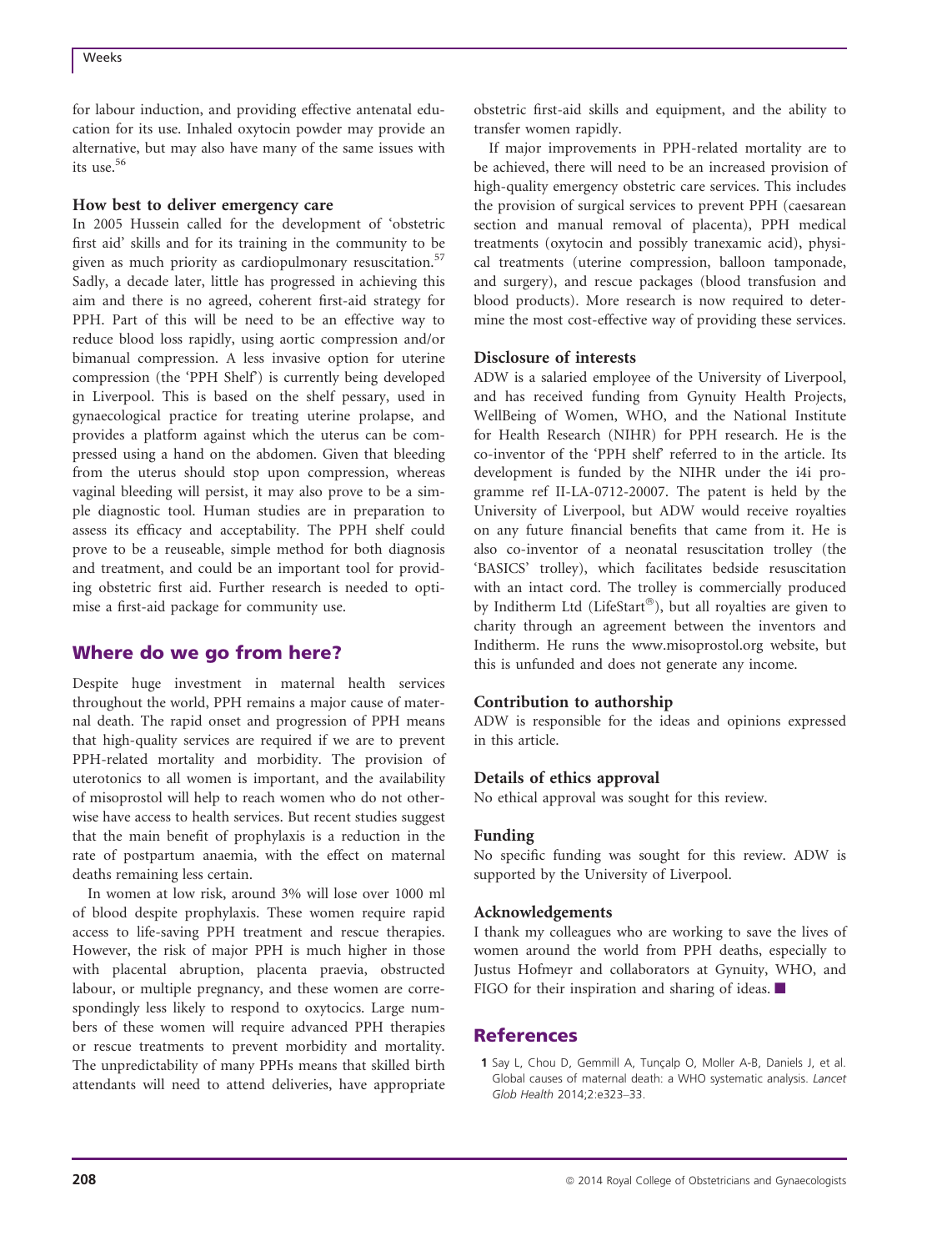- 2 Registrar General for England and Wales. Annual report of registrar-general of births, deaths and marriages in England. Her Majesty's Stationery Office, London 1847–1926.
- 3 Confidential Enquiry into Maternal and Child Health (CEMACH). Saving Mothers' Lives 2003-2005. Seventh Report on Confidential Enquiries into Maternal Deaths in the United Kingdom. London: CEMACH, 2006.
- 4 Cheung WM, Hawkes A, Ibish S, Weeks AD. The retained placenta: historical and geographical variations. J Obstet Gynaecol 2011;31:37–42.
- 5 Knight M, Callaghan WM, Berg C, Alexander S, Bouvier-Colle MH, Ford JB, et al. Trends in postpartum hemorrhage in high resource countries: a review and recommendations from the International Postpartum Hemorrhage Collaborative Group. BMC Pregnancy Childbirth 2009;9:55.
- 6 Sheldon W, Blum J, Vogel J, Souza J, Gülmezoglu A, Winikoff B; WHO Multicountry Survey on Maternal and Newborn Health Research Network. Postpartum haemorrhage management, risks, and maternal outcomes: findings from the World Health Organization Multicountry Survey on Maternal and Newborn Health. BJOG 2014;121(Suppl 1):5–13.
- 7 RCOG. Prevention and Management of Postpartum Haemorrhage. Green-top Guidelines no. 52. London: Royal College of Obstetricians and Gynaecologists, 2009.
- 8 Carroli G, Mignini L. Episiotomy for vaginal birth. Cochrane Database Syst Rev 2009;21:CD000081. DOI: 10.1002/14651858. CD000081.pub2
- 9 Spencer PM. Controlled cord traction in management of the third stage of labour. BMJ 1962;1:1728–32.
- 10 Weeks AD. Umbilical cord clamping after birth. BMJ 2007;335:312– 13.
- 11 Prendiville WJ, Harding JE, Elbourne DR, Stirrat GM. The Bristol third stage trial: active versus physiological management of third stage of labour. BMJ 1988;297:1295–300.
- 12 Begley CM, Gyte GM, Devane D, McGuire W, Weeks A. Active versus expectant management for women in the third stage of labour. Cochrane Database Syst Rev 2011;9:CD007412.
- 13 Aflaifel N, Weeks AD. Active management of the third stage of labour. BMJ 2012;345:e4546.
- 14 World Health Organization. WHO Recommendations for the Prevention and Treatment of Postpartum Haemorrhage. Geneva: WHO; 2012.
- 15 Winter C, Macfarlane A, Deneux-Tharaux C, Zhang WH, Alexander S, Brocklehurst P, et al. Variations in policies for management of the third stage of labour and the immediate management of postpartum haemorrhage in Europe. BJOG 2007;114:845– 54.
- 16 National Collaborating Centre for Women's and Children's Health (NCCWCH). NICE Guideline. Intrapartum Care. London: RCOG Press, 2007.
- 17 FIGO Safe Motherhood and Newborn Health (SMNH) Committee. Prevention and treatment of postpartum hemorrhage low-resource settings. Int J Gynaecol Obstet 2012;117:108-18.
- 18 Thomas JS, Koh SH, Cooper GM. Haemodynamic effects of oxytocin given as i.v. bolus or infusion on women undergoing Caesarean section. Br J Anaesth 2007;98:116–9.
- 19 Sheehan SR, Montgomery AA, Carey M, McAuliffe FM, Eogan M, Gleeson R, et al. Oxytocin bolus versus oxytocin bolus and infusion for control of blood loss at elective caesarean section: double blind, placebo controlled, randomised trial. BMJ 2011;343: d4661.
- 20 Su LL, Chong YS, Samuel M. Carbetocin for preventing postpartum haemorrhage. Cochrane Database Syst Rev 2012;4:CD005457.
- 21 SOGC. Active management of the third stage of labour: prevention and treatment of postpartum hemorrhage. SOGC Clinical Practice Guideline. J Obstet Gynaecol Can 2009;31:980–93.
- 22 De Costa C. St Anthony's fire and living ligatures: a short history of ergometrine. Lancet 2002;359:1768–70.
- 23 Dudley HW, Moir C. The substance responsible for the traditional clinical effect of ergot. Br Med J 1935;1:520–3.
- 24 Liabsuetrakul T, Choobun T, Peeyananjarassri K, Islam QM. Prophylactic use of ergot alkaloids in the third stage of labour. Cochrane Database Syst Rev 2007;2:CD005456.
- 25 Begley CM. A comparison of 'active' and 'physiological' management of the third stage of labour. Midwifery 1990;6:3-17.
- 26 McDonald SJ, Abbott JM, Higgins SP. Prophylactic ergometrine-oxytocin versus oxytocin for the third stage of labour. Cochrane Database Syst Rev 2004;1:CD000201.
- 27 Chong YS, Chua S, Arulkumaran S. Severe hyperthermia following oral misoprostol in the immediate postpartum period. Obstet Gynecol 1997;90:703–4.
- 28 Durocher J, Bynum J, León W, Barrera G, Winikoff B. High fever following postpartum administration of sublingual misoprostol. BJOG 2010;117:845–52.
- 29 Elati A, Weeks A. Risk of fever after misoprostol for the prevention of postpartum hemorrhage: a meta-analysis. Obstet Gynecol 2012;120:1140–8.
- 30 Mobeen N, Durocher J, Zuberi N, Jahan N, Blum J, Wasim S, et al. Administration of misoprostol by trained traditional birth attendants to prevent postpartum haemorrhage in homebirths in Pakistan: a randomised placebo-controlled trial. BJOG 2011;118:353–61.
- 31 Gulmezoglu AM, Villar J, Ngoc NT, Piaggio G, Carroli G, Adetoro L, et al. WHO multicentre randomised trial of misoprostol in the management of the third stage of labour. Lancet 2001;358:689–95.
- 32 Tunçalp Ö, Hofmeyr GJ, Gülmezoglu AM. Prostaglandins for preventing postpartum haemorrhage. Cochrane Database Syst Rev 2012;8:CD000494.
- 33 Geller S, Carnahan L, Akosah E, Asare G, Agyemang R, Dickson R, et al. Community-based distribution of misoprostol to prevent postpartum haemorrhage at home births: results from operations research in rural Ghana. BJOG 2014;121:319–25.
- 34 Elati A, Elmahaishi MS, Elmahaishi MO, Elsraiti OA, Weeks AD. The effect of misoprostol on postpartum contractions: a randomised comparison of three sublingual doses. BJOG 2011;118:466–73.
- 35 Hofmeyr GJ, Gülmezoglu AM, Novikova N, Lawrie TA. Postpartum misoprostol for preventing maternal mortality and morbidity. Cochrane Database Syst Rev 2013;7:CD008982.
- 36 Gülmezoglu AM, Lumbiganon P, Landoulsi S, Widmer M, Abdel-Aleem H, Festin M, et al. Active management of the third stage of labour with and without controlled cord traction: a randomised, controlled, non-inferiority trial. Lancet 2012;379:1721–7.
- 37 McDonald SJ, Middleton P. Effect of timing of umbilical cord clamping of term infants on maternal and neonatal outcomes. Cochrane Database Syst Rev 2008;2:CD004074.
- 38 Widmer M, Blum J, Hofmeyr GJ, Carroli G, Abdel-Aleem H, Lumbiganon P, et al. Misoprostol as an adjunct to standard uterotonics for treatment of post-partum haemorrhage: a multicentre, double-blind randomised trial. Lancet 2010;375: 1808–13.
- 39 Blum J, Winikoff B, Raghavan S, Dabash R, Ramadan MC, Dilbaz B, et al. Treatment of postpartum hemorrhage with sublingual misoprostol versus oxytocin: results from a double-blind placebo-controlled randomized non-inferiority trial among women receiving prophylactic oxytocin. Lancet 2010;375:217–23.
- 40 Winikoff B, Dabash R, Durocher J, Darwish E, Ngoc NTN, León W, et al. Treatment of postpartum hemorrhage with sublingual